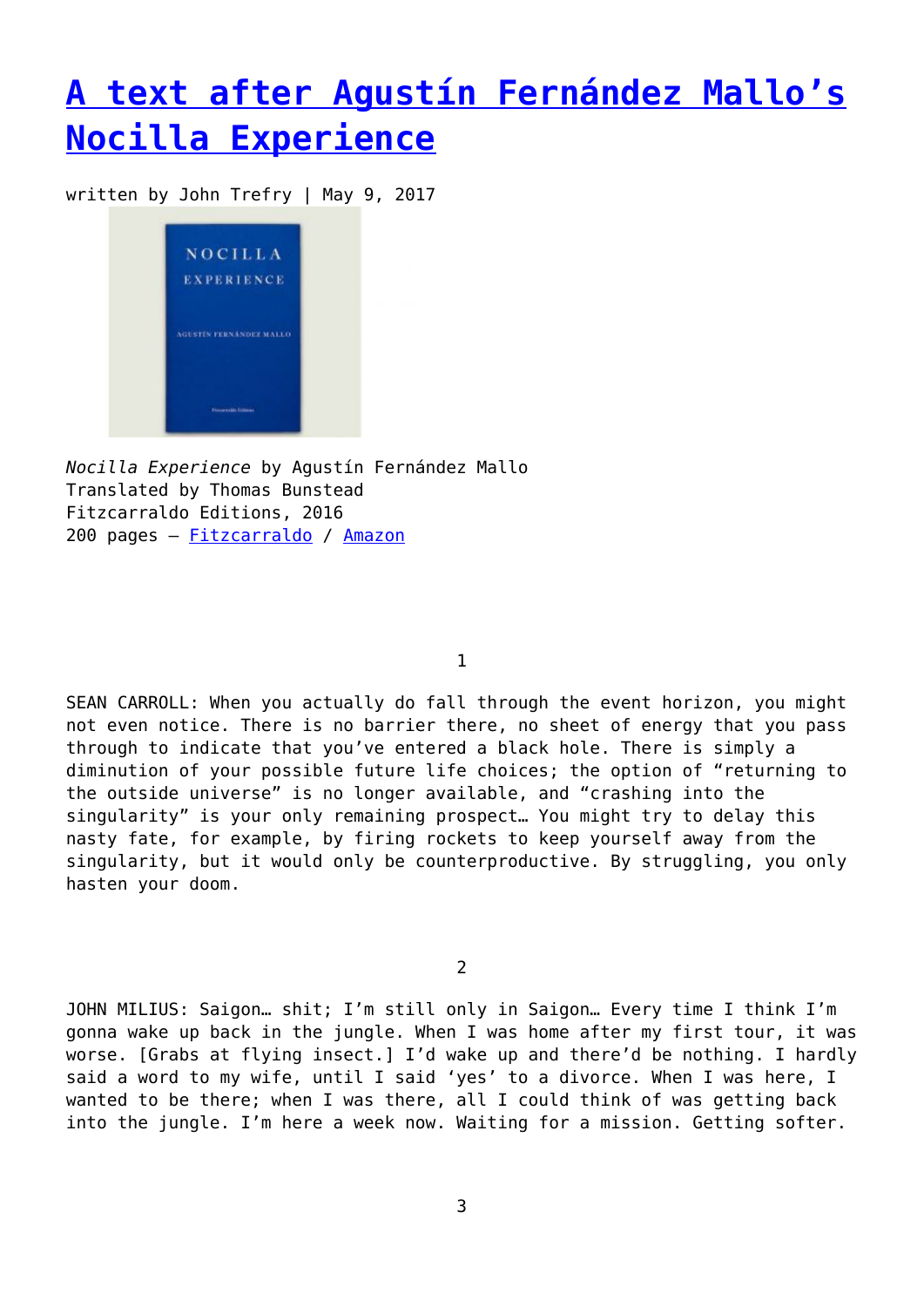*Nocilla Experience* is a text of collected interstices—the ballistic wreckage of contemporary thought and experience fallen from the sky—played as it lays, and itself, as a book project, lies at the threshold of many types of writing. In the sight of contemporary particle physics, cosmology, sociology, geography, political science, or nearly any stratum of critical inquiry, there is nothing that cannot be considered lying on the borderland of multiple territories, factions, or phases. In the way that all of these are able to distill, that all things are of a similar basic materiality whose only appearance of difference is in the way they affect one another, or are characterized by the way they are detected or perceived, the *Nocilla* books are of a raw material that has not or cannot be distinguished as a form, or as having specificity, unlike the way that *The Hunt for Red October* is apparent as a novel, or *City of Quartz* is apparent as a history, the *Nocilla* books are simply words lying adjacent to each other, in a pattern that makes a book, adjacent to other books, against which, or with whose influence, they are able to be distinguished as something—but only something other than those other books.

4

GILLES CLEMENT: If we ceased looking at land as purely something to be exploited, we would suddenly be confronted with a large number of undefined spaces, not serving any particular function, difficult to name with any accuracy. Together they belong to neither shadow nor light. They exist at the margins of things: at the forest edge, along main roads and next to rivers, in the most forgotten corners of culture and in places where machines cannot go. They sometimes cover modest areas and may be scattered as wide as the remote corners of a field [ditches].

5

AGUSTÍN FERNÁNDEZ MALLO: In Madrid, an enormous Olympic flame appeared when a skyscraper called the Windsor Tower went up in smoke at 11.30 one night, the fire fighters powerless, the column of smoke visible from the adjacent cities, and the fire blazing away until midday the next day, a sunny February morning, and thousands of people, going out for bread and the morning papers, stopping to watch the inferno, the spectacular way it writhed and twisted. It was the day of the contemporary art fair, ARCO… So what did people like more? I'll tell you what they liked more, they liked watching the burning tower, the real work of art.

6

Earth is not a sphere. It is described as an oblate spheroid. The dimension from pole to pole is twenty-seven miles smaller than that of the diameter at the equator. Additionally, the surface of the earth, although its surface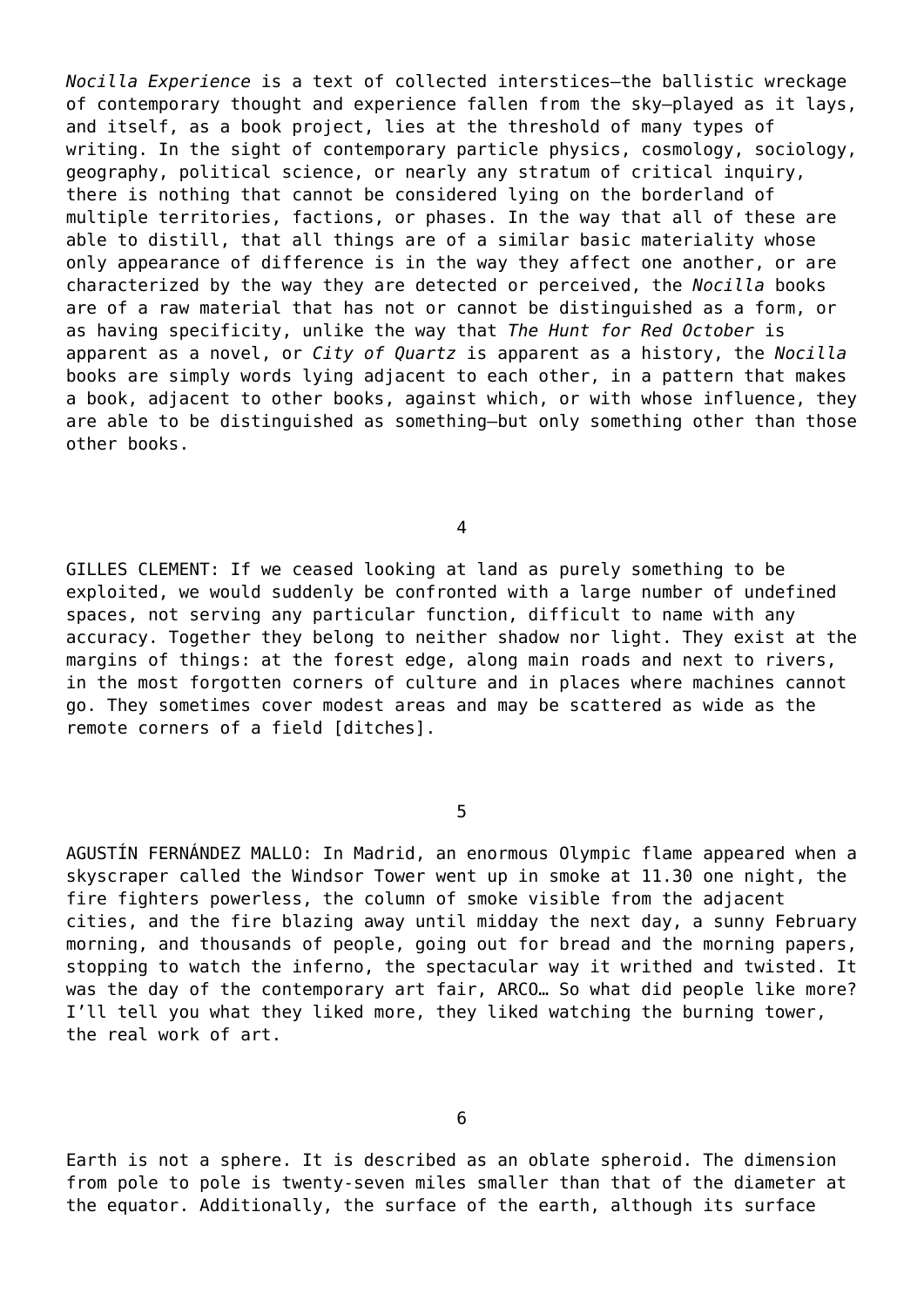deviations are minor in proportion to the size of the globe—the Mariana Trench is the most significant, a .17% deviation—they are nonetheless present. A sphere is ruthless. Earth is not a sphere.

7

It seems that great filmmakers, when they try their hand at genre films, create works that stand alone as both significant to the genre and embodying more complexity because of their friction with or baggage inherited from all the genre other films that orbit them. Stanley Kubrick made three significant genre contributions: *2001: A Space Odyssey, The Shining,* and *Full Metal Jacket*. Although his more conventionally dramatic or comedic films, Like *Dr. Strangelove* or *Eyes Wide Shut*, are complex and well-shot, the scrutiny demanded by them is not as robust. In that their reference plane is too broad, it is difficult to assert when and why they are taking the liberties that they do, and if they are liberties. Consider other examples: *Apocalypse Now*, *Solaris, Metropolis, Alien* and *Bladerunner.* The genre film—horror, science fiction, war (specific enough and not necessarily describing a tone (comedy does not seem like a genre in this sense, but a blanket ethos))—is constrained in such a way, providing a shape or envelope, or providing an armature, so that part of the treatment of the film is how it exploits that armature. These deviations, the inscription of the form within this sheath of space, make visible or exacerbate thematic aspects of a film that might not be especially apparent or poignant were it not for their inclusion in a milieu where they don't jibe. *The Exorcist*, a film by William Friedkin, known previously for *The French Connection*, is one of the most renowned horror films, a gruesome, tormented tale of a young girl's possession by a demon. It is also an incredibly tender and understated exploration of a parent's anguish of a sick child and of a priest's loss of faith. These two subjects are easily dealt with in a dramatic context. But in the context of levitation, back-masking, and buckets of other horror tropes, these delicate subjects are striking, and potentially more naturalistic in that they must be discovered by the viewer as though digging through the noise of life to access a loved-one's feelings, rather than the placed conspicuously in a frame the way a conventional drama, something like *Lorenzo's Oil*, might. It is not the first thing one notices when watching the film. But like many other bodies existing at the threshold between two terrains, it requires standing on one side first to see the other.

GUSTAVE FLAUBERT: Novels: Corrupt the masses. Are less immoral in serial than in volume form. Only historical novels are tolerable, because they teach history. Some novels are written with the point of a scalpel. Others rest on the point of a needle.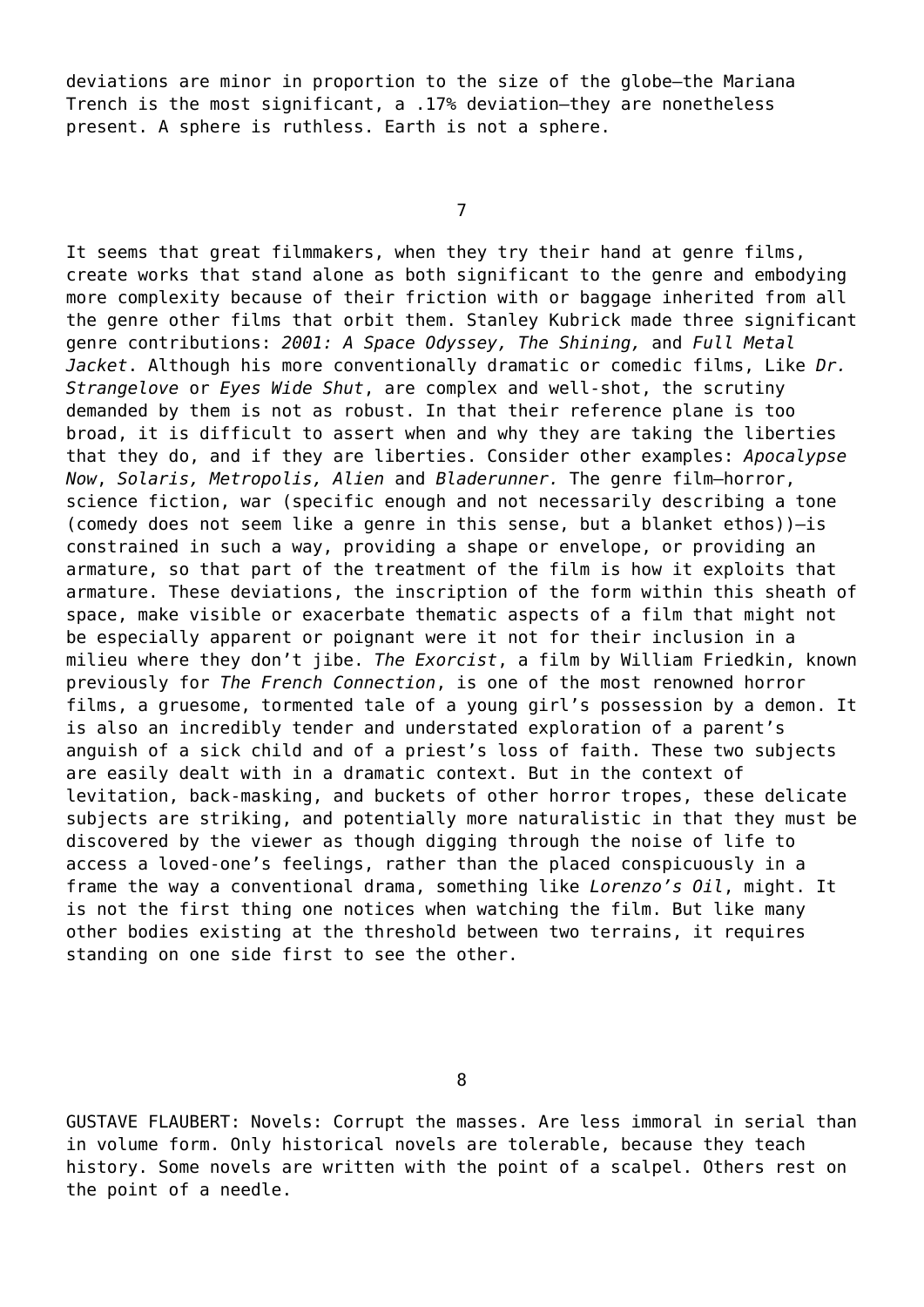French entertainer Michel Lotito, or Monsieur Mangetout, or Mr. Eat-All, was featured in the Guinness Book of World's Records' "Feats of Eating" section for his consumption of a bicycle (including tires). The record was immediately asterisked to note that although it was still a record, the feat would be withdrawn from competition due to the obvious dangers associated with consuming metal, plastic, and rubber. This did not stop Mangetout from later eating an airplane—a Cessna 150—over the course of two years. Thirty years later, in 2011, a Serbian man named Branko Crnogorac was admitted to the hospital after friends bet him he could not eat a bicycle in three days. Crnogorac had previously consumed 25,000 lightbulbs, 2,600 dinner plates, and thousands of phonographic records. Two kilograms of metal were found in his stomach, including two gold rings. It is not known how long these objects had remained within him, part of his body passing through time and space. This disorder is called pica.

10

Even with the heavy lifting of this type of work was done in the nineteenth century, the so-called genreless work, as a genre, lies at the fringe of literary typologies. Herman Melville's *Moby Dick*, Gustave Flaubert's *Bouvard and Pécuchet*, and J.K. Huysmans' *The Cathedral* sometimes called "encyclopedic novels", were, even in the oeuvre of their authors, rather atypical works. Each was originally either a critical failure or a curiosity, only eliciting esteem well into the twentieth century and modernism. Of Huysmans at the time, for whom, out of these three, *The Cathedral* was the least significant departure from his rather plotless explorations of Decadence and Satanism (*A Rebours* and *La Bas* respectively), it was said, "This man is to Chateaubriand what a toad is to a nightingale." For Flaubert, it is likely the obsession with writing *Bouvard and Pécuchet* that precipitated his death. Published shortly thereafter, it was seen as formless and ponderous (and what picaresque isn't, only this was a picaresque exploring knowledge rather than a landscape). What unites these books is not the ambivalence surrounding their reception, but the texture of their content. In each, a preponderance of conscripted non-fiction writing bears heavily. It proportionally usurps the place typically reserved for in-situ exposition. Although sometimes presented as the thoughts or commentary of a character—in *The Cathedral* for instance, the research and conversation of Durtal and the abbe of Chartres about the history of the building—its uninterrupted roving after the initial attribution leaves little doubt rhetorically about who is uttering these morsels: the material world itself. Melville takes the game the furthest perhaps, dedicating entire chapters to cetology or the history of the biblical Jonah, without ever mentioning a character from the narrative. But perhaps the most hereditary aspect in the conversation about the *Nocilla* books is Melville's preface, called "Extracts," in which he presents a tenpage compendium of whale-related quotes, facts, and anecdotes about whales, and specifically sperm whales, without editorial, without narrative, without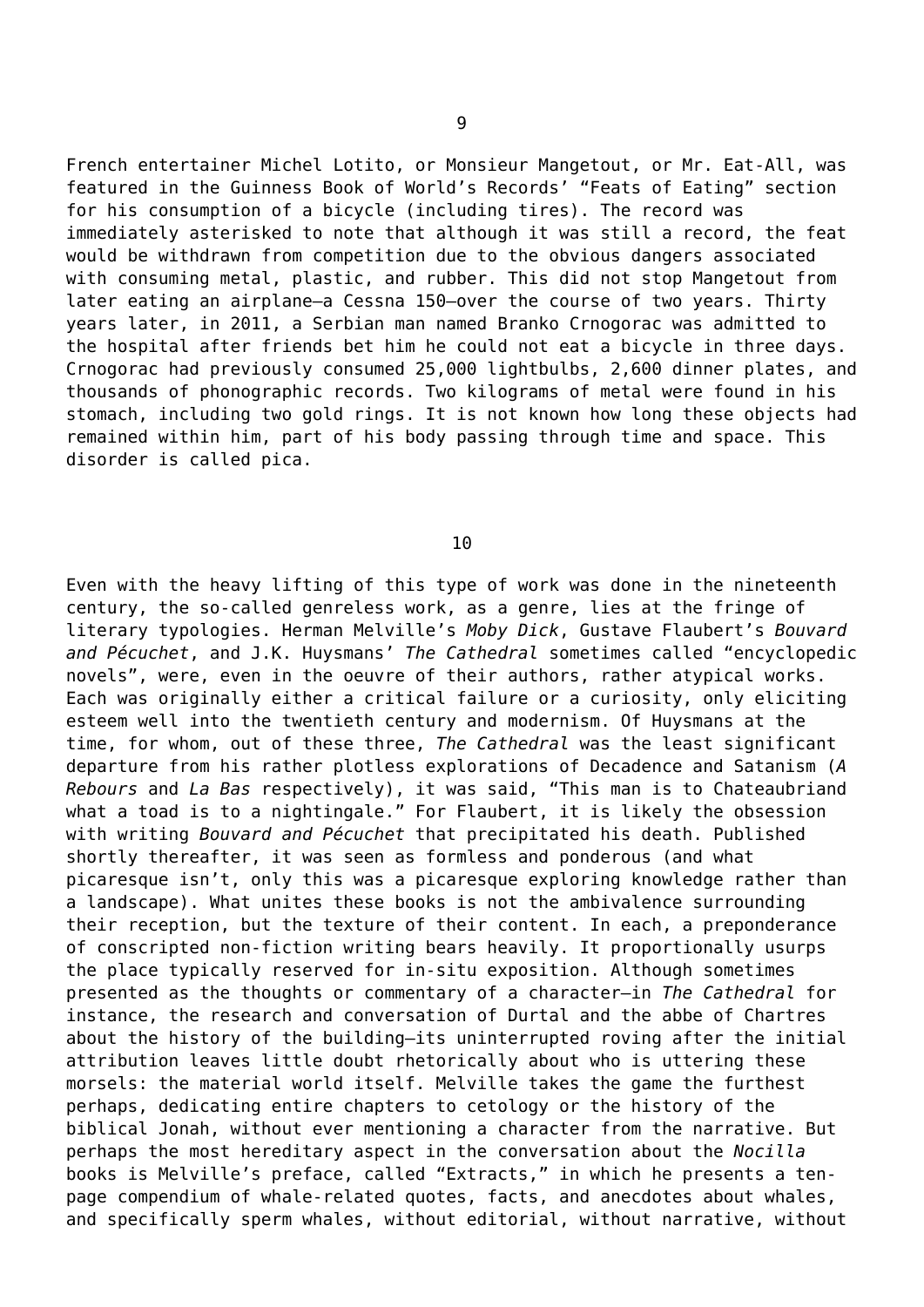any contextual embedment whatsoever.

11

LEE SMOLIN: Particles… move by jumping from node to node, along the edges, just as in the lattice model. If you look from far enough away, you don't see nodes or graphs, you just see the smooth geometry of everything they approximate. The particle then looks as if it is traveling through space. So perhaps when we throw a ball, what's really happening is that the atoms in the ball are hopping from atom of space to atom of space to atom of space.

12

HERMAN MELVILLE: It is some systematized exhibition of the whale in his broad genera, that I would now fain put before you. Yet it is no easy task. The classification of the constituents of a chaos, nothing less is here essayed. Listen to what the best and latest authorities have laid down.

13

The sphere is a seemingly innocuous, pristine three-dimensional solid. A sphere is ruthless. Consider the cone for instance. Its contributing factors are linear and circular. One must determine the angle that its shell drafts away from its apex. And although cut by a plane any distance away from its apex, but perpendicular to its axis, it is selfsame, the determination must be made about that dimension in addition to the draft angle. Additionally, although it is arguable, the cone also includes a number of variations. Some allow that any polygon at all extruded to a point, like a pyramid, must be considered a cone, or, that oblique cones, in which the extrusion occurs on an axis that is not normal to the base, is also a type of cone. Then there is the whole matter of the frustum. How absurdly complicated. Reconsider the sphere. It is defined by a single value: the equidistance of all points on its surface away from a center. The cube, which is similarly described by the single value of the length of its sides, has the added complexity of, although being symmetrical in many directions, requiring a definition of its orientation. It acquires difference and distinction by rotation in all axes. The sphere, once defined, can be translated and rotated infinitely and its defining geometric characteristics do not change.

PAUL METCALF: A better temper than prevailed in the Melville household, where Herman would harangue his wife and two daughters (this was after the sons were gone) on matters that had no interest for them, and they would roll their eyes, and sigh, and wait, or there would be outbursts of temper,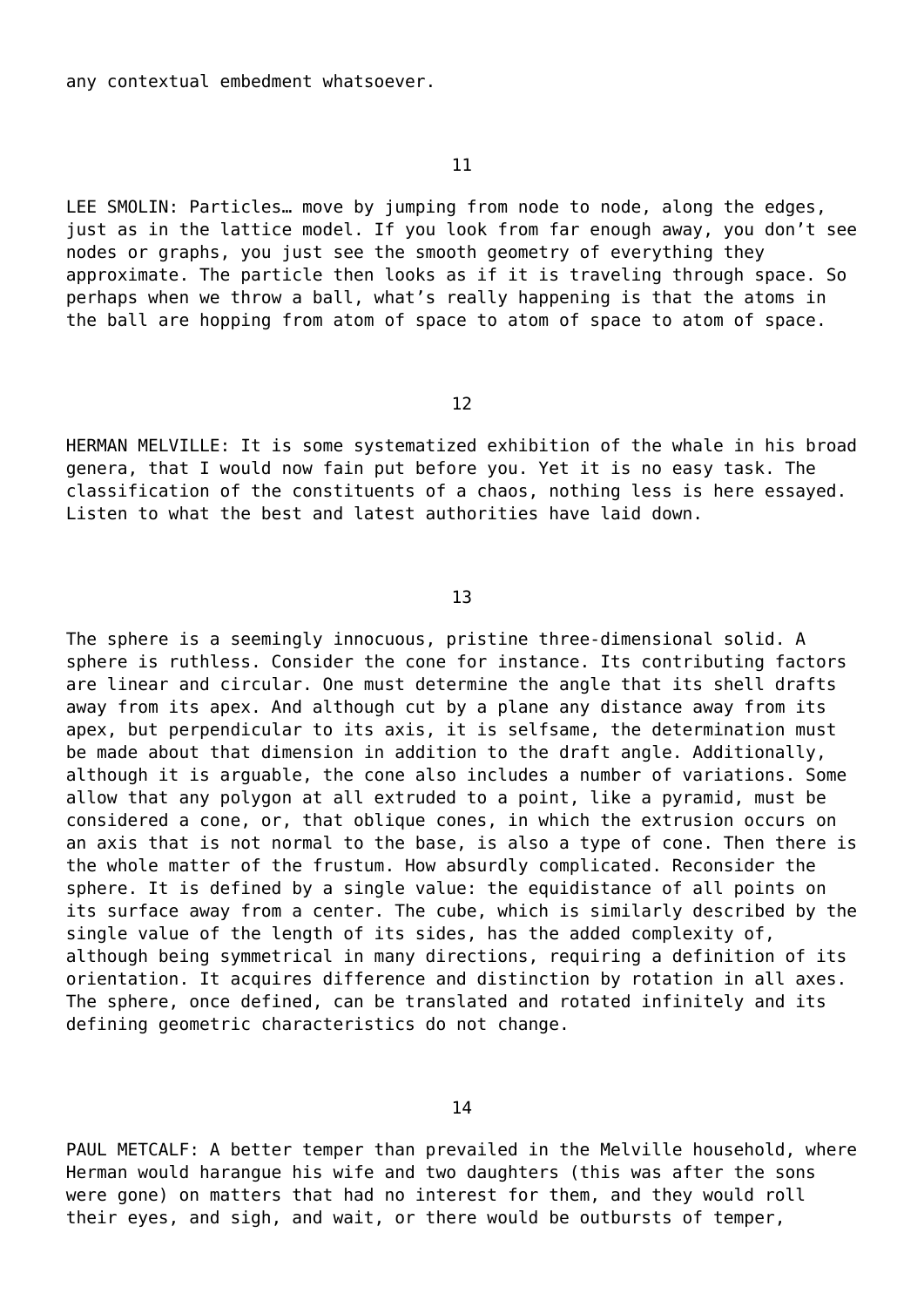The contemporary contribution of *Nocilla Experience* to the tradition of genreless or encyclopedic novels lies not in its narrative bankruptcy, or even in the concreteness of its nonfiction and journalistic content, but in its unfettered heterogeneity. Perhaps it is the ultimate zenith in human intelligence to be able to synthesize a being, an outlook, from the explosive surplus of accessible voices and sources, as hesitant and fragmented as they are resolute, where the being of an individual, their consciousness, lies not in the particular content, but in the sensibility that defines their interconnection.

## 16

AGUSTÍN FERNÁNDEZ MALLO: He had vivid memories of the case, and confirmed that a number of inexplicable things had taken place during the ritual, that the boy had reacted very badly to the holy water, to communion and whenever he heard the names Jesus, God or the Virgin Mary. The exorcism of Robbie Brady had strengthened his faith, he said. He said that he and Father Bowdern had gone to see the film together, but that they had not liked it. It struck them as the usual Hollywood fare, he said, a horror movie intended to make people scream, nothing more.

## 17

J.K. HUYSMANS: Well, it would be better to accept the real walls of a church, making use of the structure, and limiting ourselves to completing the idea by details borrowed from the symbolism of flowers.

18

Around lunchtime in January 2001 a fire broke out in the upper floors of the 27-story Los Angeles transit headquarters building. Visible in panorama from around the city, it was watched by a young man on a sidewalk in a desolated industrial area just east of little Tokyo. Smoke billowed though no fire was visible. To his surprise, another man stopped to watch, not maintaining a distance commensurate with the desolation, but standing immediately adjacent, and asked what was going on. "The building is on fire. I think it is the MTA building." He responded, "I'm fascinated by fires." His father, an architect, had died by fire after falling asleep with a cigarette. As the fire department quickly suppressed the blaze, both men departed.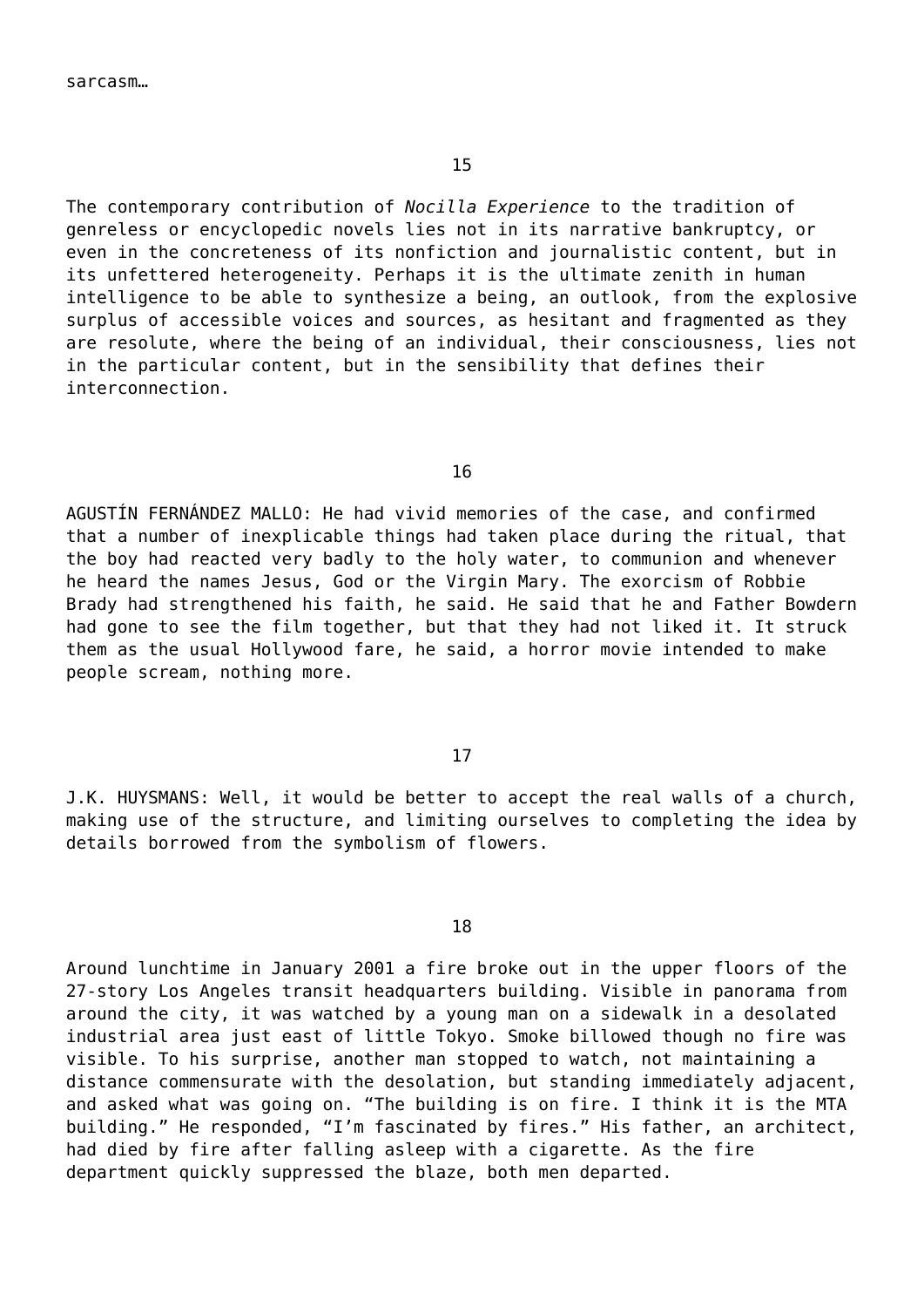AGUSTÍN FERNÁNDEZ MALLO: *The Cooking With Your Car Compendium*, as suggested by the title, was described as a series of recipes to cook on a car engine, useful if at the end of a car journey someone wants a decent, hot meal, but doesn't want to go in search of fast food restaurants. Cooking times were calculated according to the distances driven, and there are as many as 53 recipes for basic, easy-to-use ingredients like potatoes, carrots, chicken, beef, eggs [don't crack them], various fish such as tuna and swordfish, and all with the added bonus that oil is never needed.

20

Metaphor is a threshold. All language is metaphor. But more specifically, any text that is not explicitly analogical must be read as a metaphor. It is a magic transubstantiation. The hermeticism of personal reading, which takes place in the mind, is the more significant tissue between words than grammar, which is alien.

## 21

Ryugyong Hotel, nicknamed the "Hotel of Doom," or the "Phantom Hotel", a 105 story pyramid-shaped skyscraper in Pyongyang, the capital of North Korea, sits empty. Ostensibly completed in 2009, after beginning construction in 1987 and faltering multiple times, the project cost a reported \$750 million. The only sanctioned tour of the massif's interior in 2012 revealed vacant concrete viscera still cluttered with temporary construction railings and outriggers for falling-object protective netting. Estimates in South Korean media have estimated completion of the hotel interior at an additional \$2 billion. Perhaps having learned a lesson, in 2016, developers of a 70-story apartment tower in Pyongyang reportedly provided methamphetamines to workers to speed their efforts. The pyramid has no significant symbolism in Korean culture. It is, however, structurally, the easiest way to build something tall.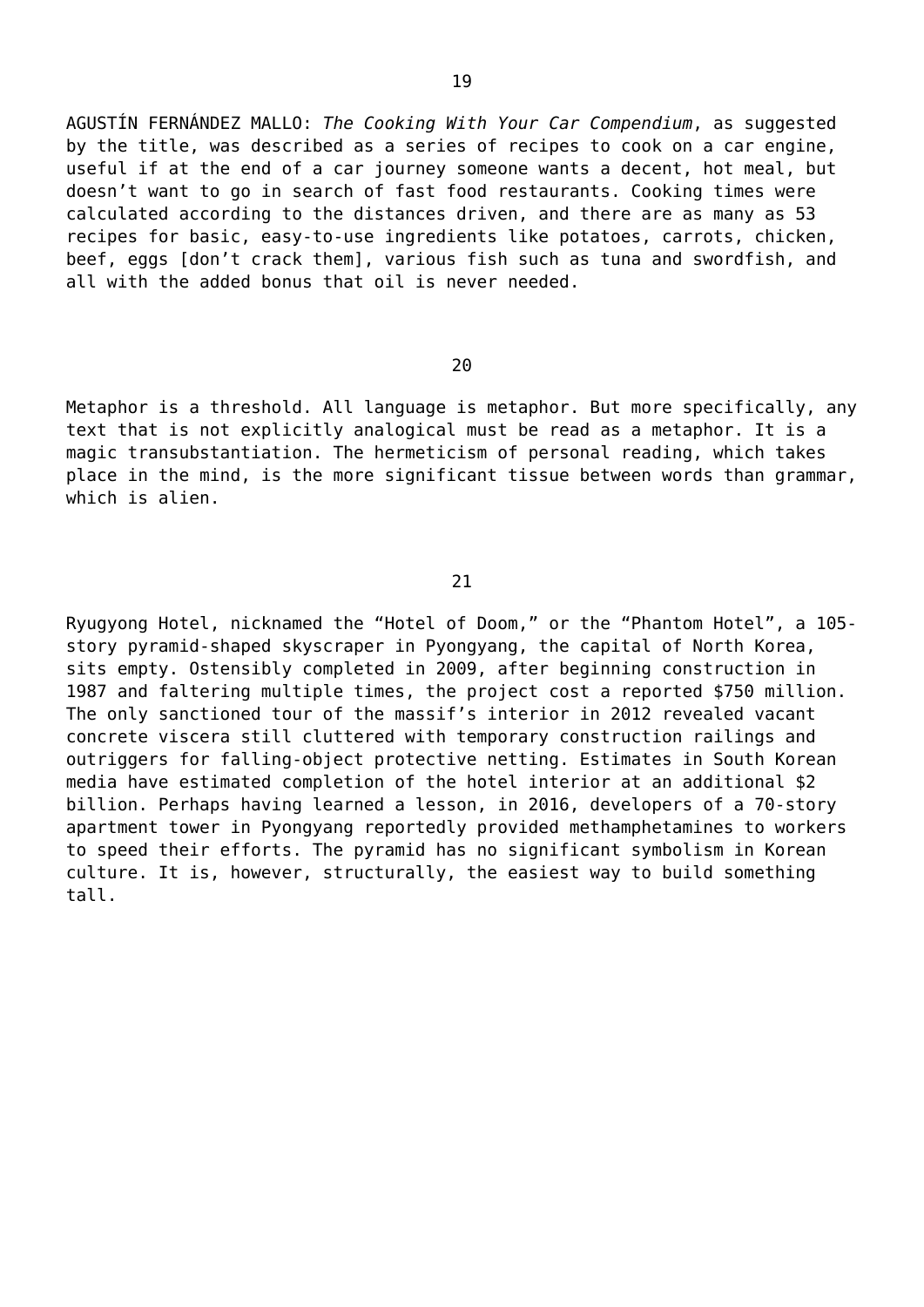

22

AGUSTÍN FERNÁNDEZ MALLO: This very building, for example, is prefabricated, a helicopter comes and sets it up just as you see it; it's a 5-minute job, you put it down anywhere you like… There are people who become lost in places no one cares about.

23

The Dymaxion Map—developed by Buckminster Fuller—is a projection of Earth onto an icosahedron and then unfurled—as a developed surface—in any manner of contiguous equilateral triangles. The most famous of these arrangements, strikingly different than most typical equatorcentric projects, aligns all of the landmasses in a nearly contiguous sequence from the south pole and Antarctica, across the Mar de Hoces to South America, up along Central America to the North American landmass, across the Bering Strait to Asia, where it splits, one leg traveling through Europe and down across the Arabian and Iberian Peninsulas to Africa, the other running down through China and Indonesia, from New Guinea across the Torres Strait to Australia, and across the Tasman Sea to New Zealand. Apart from small islands strewn about, the last interruption is the most significant, over 1,000 miles. Ever the pragmatic optimist, Fuller argued that the projection, lacking a directional bias, was more in keeping with our place in the universe and eliminated cultural biases. The edge of each triangle matches the arc of a great circle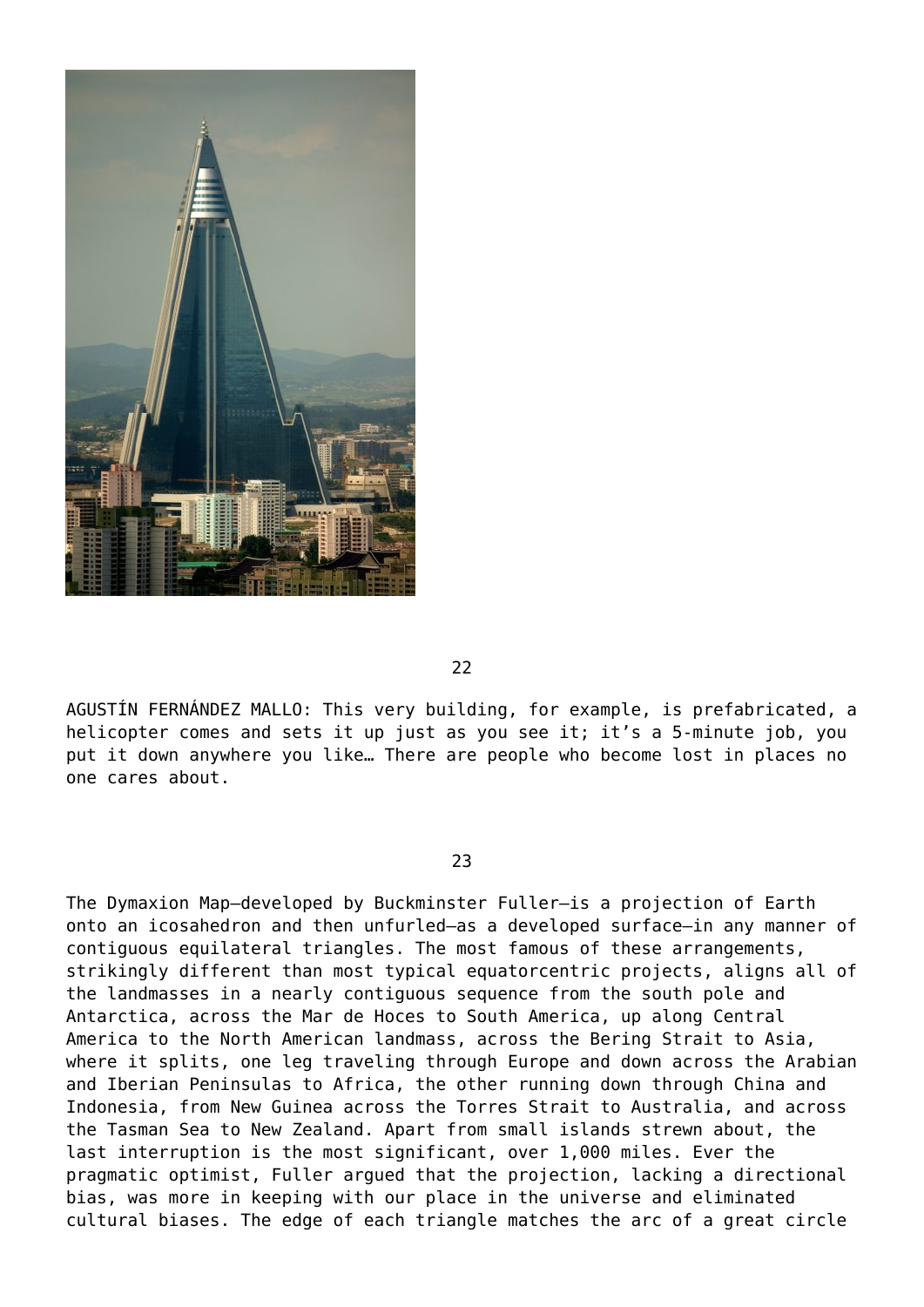DANIEL MARTIN (AKA DIABOLUS): Simply stated, I have absolutely no interest in politics or society. My physical existence is spent preparing for my astral existence (through the gathering of knowledge and experience), with everything else being rather trivial and more or less a way for me to pass time.

25

SEAN CARROLL: In contrast, consider the two-dimensional surface of a sphere. First we have to generalize the notion of a "straight line," which on a sphere isn't an obvious concept. In Euclidean geometry, as we were taught in high school, a straight line is the shortest distance between two points. So let's declare an analogous definition: A "straight line" on a curved geometry is the shortest curve connecting two points, which on a sphere would be a portion of a great circle. If we take two paths on a sphere that are initially parallel, and extend them along great circles, they will eventually intersect. That proves that the principles of Euclidean geometry are no longer at work, which is one way of seeing that the geometry of a sphere is curved.

26

It is arguable where the body ends. Even more esoteric or liberated theologies, like Buddhism, believe that the body, as a manifestation of the individual, is somehow contingent on four other aggregates that constitute physical existence: sensations, perceptions, mental activity, and consciousness. However, the most cursory flipping through the stations on what was once known as television will reveal that human DNA is left copiously all over crime-scenes—unless you are clever, or bald. Even if you have not committed a crime, which is really the only time anyone would care, you have inevitably thrown away a bloody bandage, lost a tooth, shut your hair in the car door, or shat in the ocean. The contents of these leavings are only your body. It could not every be mistaken for anything but a part of your body. It has been surmised that the approximate half-life of DNA is 521 years, meaning that without preservation it would only become unrecognizable after one million years.

MARTIN HOGUE: Best known for his spatially dynamic extractions of large sections of walls and floors from abandoned buildings, Gordon Matta-Clark